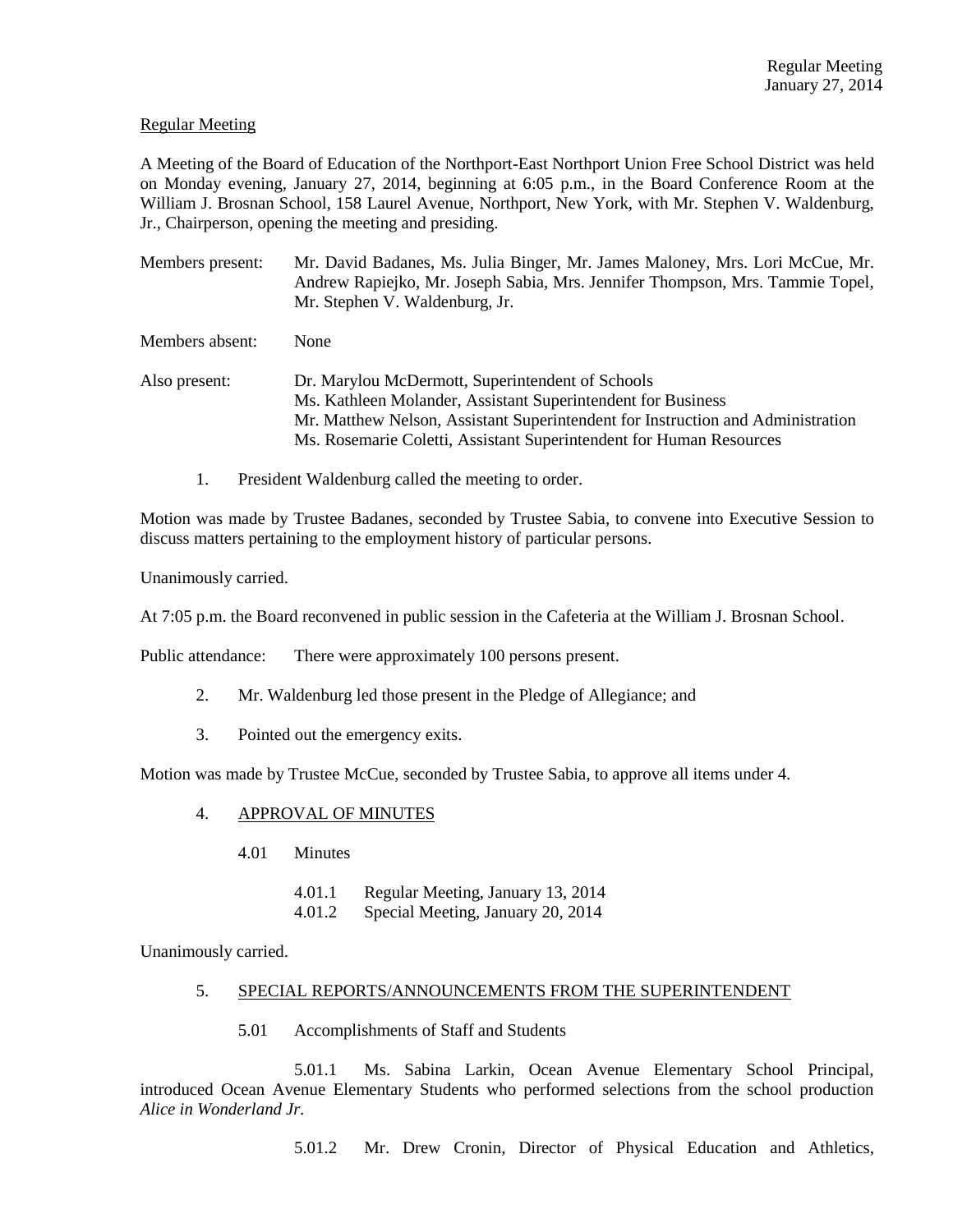introduced Casey Lauter, Physical Education Department Student of the Month.

Mr. Cronin stated that Casey has consistently demonstrated enthusiasm for Physical Education and her performance in class reflects her caring, assertive attitude. Casey is a level 10 gymnast, has successfully competed in the Junior Olympic National Championships on three occasions, and is currently ranked sixth in the nation on balance beam. Mr. Cronin noted that Casey is committed to her school work as well as helping out the community through various community service projects. She has been a member of the National Honor Society since 2011 and maintains a GPA of over 100. Casey will attend the University of New Hampshire where she has earned a full athletic scholarship.

President Waldenburg and Superintendent McDermott congratulated Casey on her fine accomplishments and presented her with a commendation from the Board.

5.01.3 Ms. Tracey Braun, Health Education Teacher, introduced Stephanie Safonte, Health Education Department Student of the Month.

Ms. Braun stated that Stephanie has proven to be a leader and self-starter over the past three years at Northport High School and has excelled in everything she has attempted to do. She was drawn to sports medicine through her experiences in health education and athletics. Ms. Braun stated that Stephanie is reliable, willing to help in any way possible, and is truly an asset to the care of the student athletes in the District. Stephanie is a member of the National Honor Society as well as the treasurer of the class of 2014. Ms. Braun stated that Stephanie is a truly wonderfully well-rounded student who will be very successful in the years to come. She will attend Duquesne, Hofstra or Stony Brook University and plans on majoring in Sports Medicine with the hopes of one day becoming a physician.

President Waldenburg and Superintendent McDermott congratulated Stephanie on her fine achievements and presented her with a commendation from the Board.

5.01.4 Mr. Drew Cronin, Director of Physical Education and Athletics, recognized the following student athletes for their achievements: Kristen Desmond, Soccer, Coach – Aija Gipp; Nicole Papsco, Swimming – Coach – Mark Kretzer; Michael Brannigan, Cross Country, Coach – Jason Stromm

5.01.6 Ms. Jennifer Nesfield, District Chairperson for World Languages and ESL, introduced Taesoo Kim, English Language Learner Student of the Month

Ms. Nesfield stated that Taesoo is a remarkable young man who has distinguished himself academically and has shown exceptional personal growth over the last six years. Taesoo's teachers at Northport Middle School quickly recognized his mathematical abilities and chose to accelerate him. Ms. Tippet, his former ESL teacher, said that Taesoo has an innate academic ability. Taesoo chose to double up in math and take the most difficult classes available to him in selecting his courses for the tenth grade. This year he is taking AP Physics without having taken any other Physics course, and is pursuing AP English, IB Economics and working on an AOIT internship. Ms. Nesfield stated that Taesoo is a young man who has learned to embrace the changes in his life, trust in his abilities, and will flourish in any profession he chooses to pursue.

President Waldenburg and Superintendent McDermott congratulated Taesoo on his fine accomplishments and presented him with a commendation from the Board.

5.01.5 Ms. Jennifer Nesfield, District Chairperson for World Languages and ESL, introduced Monica Dietlin, World Languages Department Student of the Month

Ms. Nesfield stated that Monica is part of an exceptional group of students who have opted to study multiple world languages, excelling in French, Spanish, German and Japanese. Monica's inquisitiveness,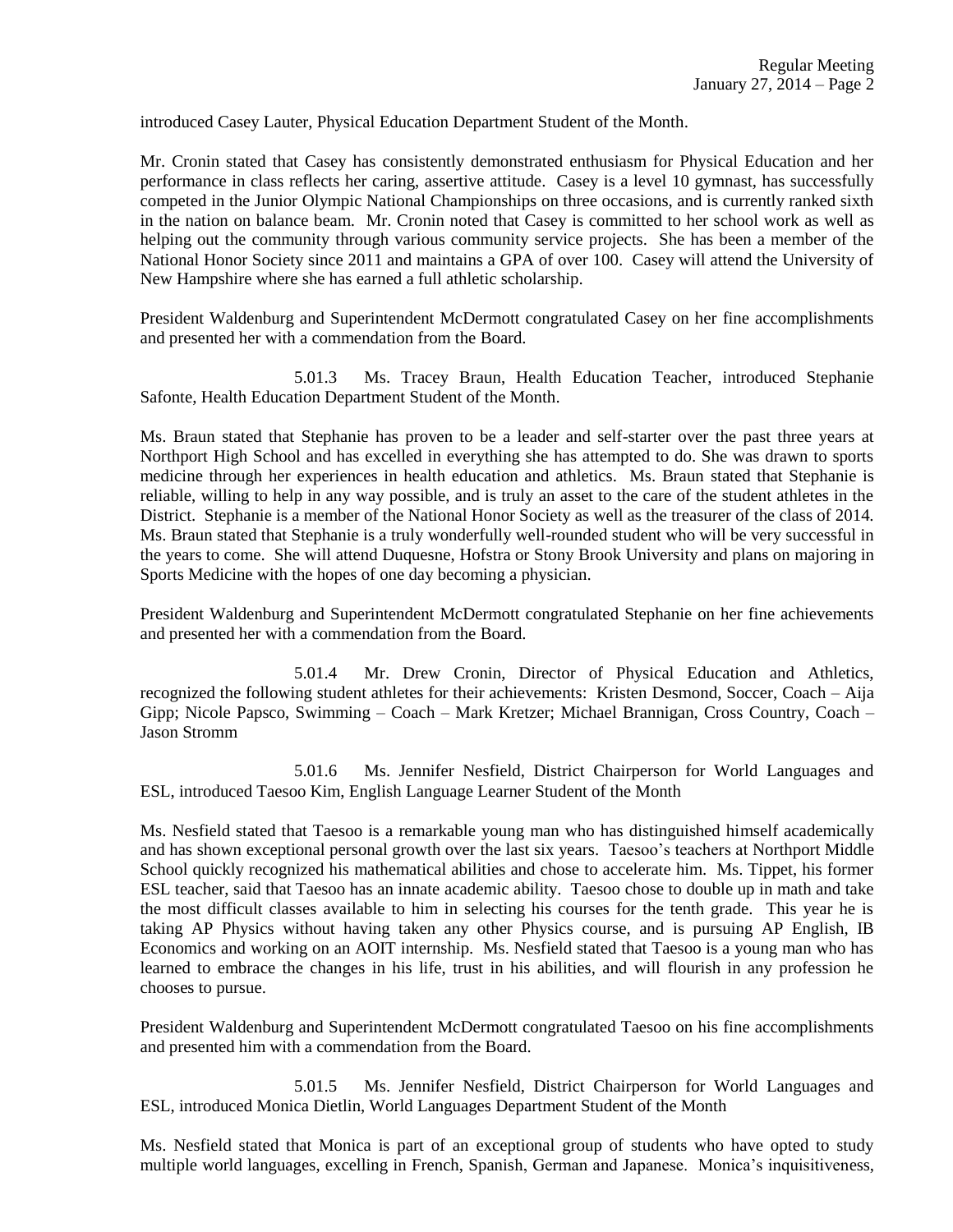creativity and intelligence have made an indelible impression on many members of the Northport High School faculty. Ms. Nesfield noted that Monica was inducted into the World Language Honor Society in October and was chosen by the faculty to present the keynote address at the induction ceremony. Monica achieved high scores on both the Spanish and French New York State Regents Examinations and continues to earn top grades in her IB French course. In addition to her studies, Monica participates in multiple community service activities. Ms. Nesfield stated that Monica has a generous spirit and limitless potential.

President Waldenburg and Superintendent McDermott congratulated Monica on her fine accomplishments and presented her with a commendation from the Board.

5.02 Mr. Peter Rodriguez of Cullen & Danowski, LLP, the District's external auditors, presented on the District's rating of "susceptibility" to fiscal stress from the New York State Comptroller's Office.

Mr. Rodriguez stated that there are seven financial indicators the State Comptroller's Office uses to report on the fiscal stress of school districts. These indicators were applied to all 700 districts in the state with the report available on the Comptroller's website. Mr. Rodriguez stated that fund balance is 50% of the calculation. The District received negative points from the borrowing of Tax Anticipation Notes that exceeded 15% of revenues and was brought into susceptible to fiscal stress status by using fund balance for voter approved capital projects which added to the operating deficit.

There was a discussion regarding any negative effects on rating services, spending down reserves, the 2% tax cap and reserves and fund balance.

Mr. Rodriguez stated that the susceptible to fiscal stress rating is more of an anomaly but the District still should be watching the fund balance.

- 5.03 Review of the following Instructional Initiatives:
	- 5.03.1 World Languages and ESL

Ms. Jennifer Nesfield, District Chairperson for World Languages and ESL, presented the 2013-2014 World Languages and ESL Instructional Initiatives

Ms. Nesfield reviewed the 2012-2013 initiatives which included developing a spiraling curriculum for writing on all levels incorporating diverse writing formats, including new literacies and authentic writing; aligning curricula and assessments to support the Common Standards, including, but not limited to the creation of local assessments and Student Learning Objectives; continued forward movement with differentiated instruction efforts, expanding the use of tiered assignments and anchor activities at all levels of instruction; nurturing a culture of respect in the World Languages classrooms by highlighting cultural differences and similarities between the various target language populations and Americans.

Ms. Nesfield stated that the 2013-2014 World Languages Department Initiatives are to continue to implement the Common Core Learning Standards in all World Language classes; provide the World Language faculty with additional professional development that will help them to further develop and improve students' target language presentational writing skills at all levels and require the students to use higher order thinking to relate non-fictional text to their written pieces; and provide the faculty with professional development that will help them explore the use of Flipped Instruction practices. Flipped instruction, using the Moodle environment, in particular, will help diversify the teachers' use of instructional technology.

Ms. Nesfield reviewed data on the Common Assessments FLACS Checkpoint A, FLACS Checkpoint B and the International Baccalaureate scores. Ms. Nesfield reviewed the After School Elementary Language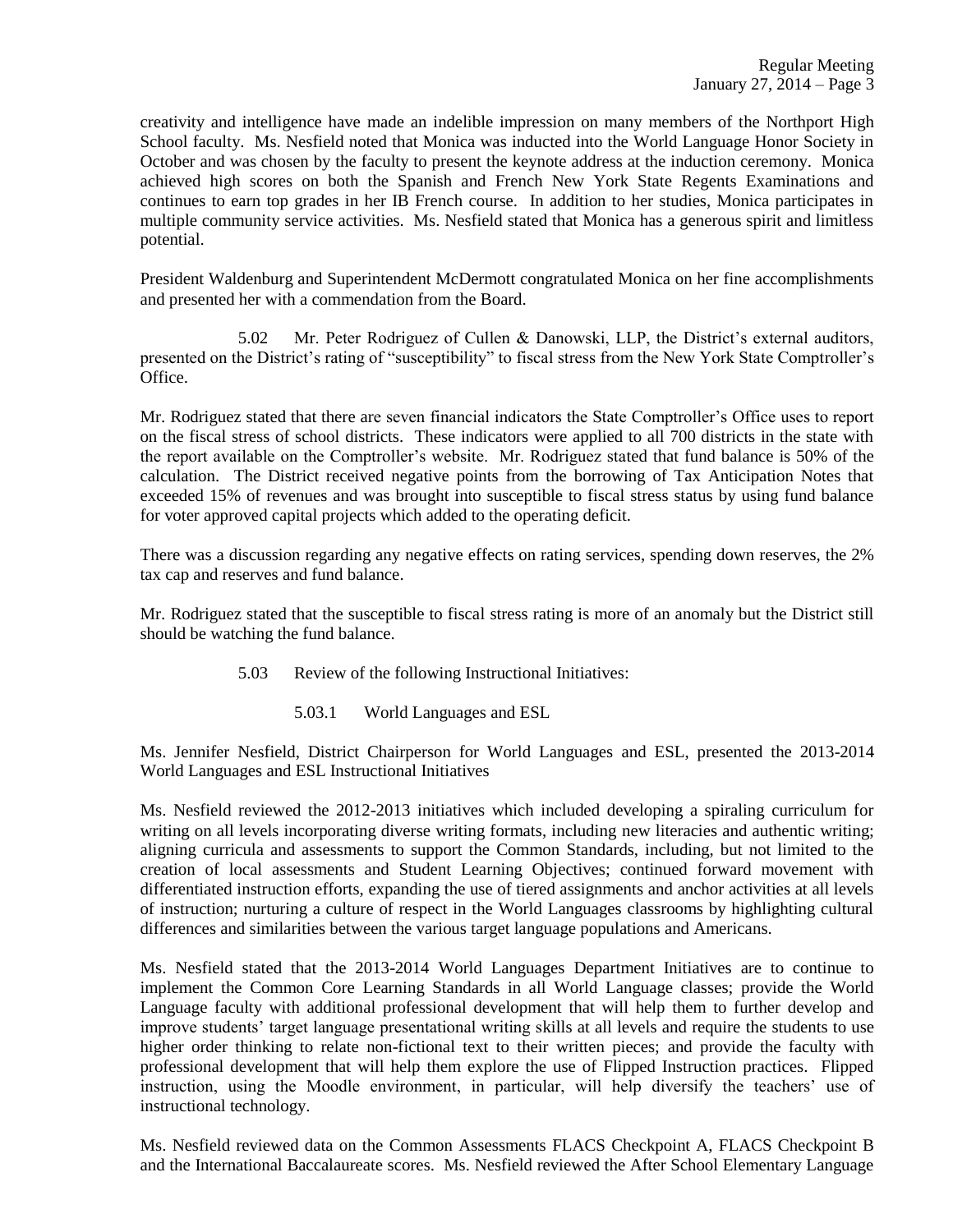Program stating that there are 178 students registered.

Ms. Nesfield reviewed the English as a Second Language 2012-2013 Instructional Initiatives which included aligning curricula and assessments to support the Common Standards, moving forward with differentiated instruction efforts, expanding the use of tiered assignments and anchor activities, and continuing to nurture a culture of respect in the ESL classrooms by highlighting cultural differences and similarities between the various populations represented and American society.

Ms. Nesfield stated that the 2013-2014 English as a Second Language Departmental Initiatives include continuing to implement the Common Core Learning Standards in all ESL classes and work with mainstream English and Math teachers to adopt and adapt CCLS modules in order to make them more accessible to the ELLs; provide the ESL faculty with professional development that will help them comprehend the changes to the state ESL screening exam and successfully administer the new NYSITELL to incoming students identified as possible LEP students; and provide the faculty with professional development that will help them explore the use of Flipped Instruction practices. Ms. Nesfield reviewed the New York State English as a Second Language Achievement Test (NYSESLAT) results.

There was a brief question and answer period and the Board thanked Ms. Nesfield for her very informative report.

5.04 For Information: Upcoming Meetings

President Waldenburg reviewed the upcoming Board meetings of February  $10^{th}$ , March  $3^{rd}$ , March  $10^{th}$ , March  $17<sup>th</sup>$  and March  $24<sup>th</sup>$ .

Dr. McDermott stated that Northport Middle School was closed last week due to a heating problem and again today due to a water main break. The Superintendent noted that the water main break has been fixed and students will be returning to school tomorrow. Dr. McDermott reviewed the plan in place for students if another unforeseen incident occurs where  $6<sup>th</sup>$  graders will go to the William J. Brosnan School and  $7<sup>th</sup>$ and  $8<sup>th</sup>$  graders will go to the high school.

Ms. Kelly Clark, a parent, inquired about the condition of Northport Middle School, stating that maintaining the basics of the building are a high priority.

There was a discussion regarding equity among the school buildings in regards to maintenance and students losing instructional time.

- 6. COMMUNICATIONS
	- 6.01 There were no communications to the Board

### 7. PUBLIC PARTICIPATION

Name Comment Allison Noonan Stated that she would like the Board to consider at least making a statement that SEPTA President would address the concerns the community has regarding releasing student's private information. Ms. Noonan also asked what options parents have besides letter writing if they don't want their child's data released through BOCES to inBloom.

There was discussion regarding student data collection, information is provided to the state and what it is issued for, and storage of the information.

The Board directed the Superintendent to draft a letter to the State regarding the deep concerns from the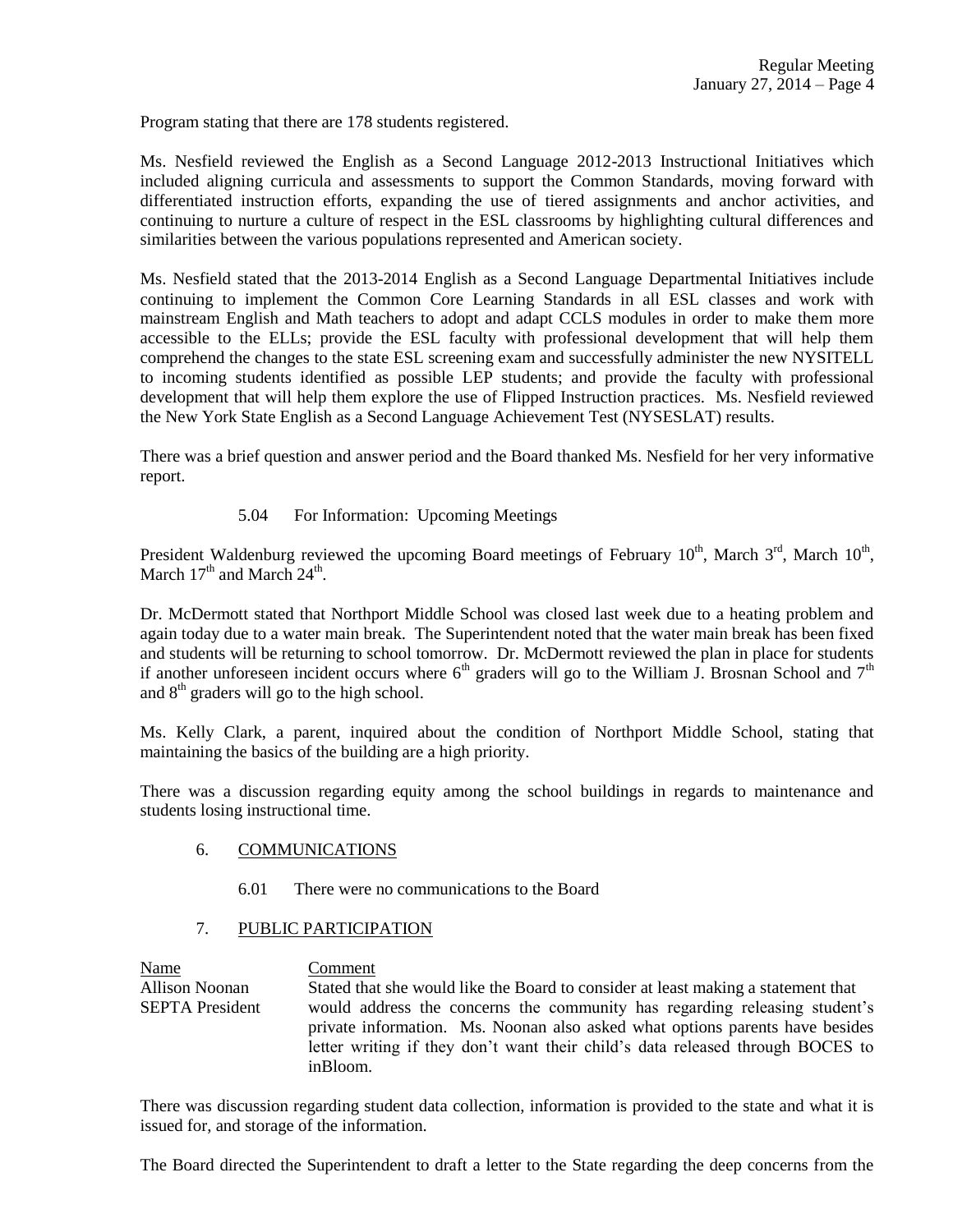community with regards to student identifiable information provided to the state and the storage of that information at inBloom.

Motion was made by Trustee McCue, seconded by Trustee Sabia, to approve all items under 8. and 9.

# 8. SUPERINTENDENT'S REPORT, GENERAL – FOR BOARD ACTION

8.01 Personnel Actions Report, dated January 27, 2014, attached and made part of the official minutes, including addendum resolution.

8.02 Approving the Academic Intervention Services Plan, Grades 6-12, January 2014 – December 2016

# 9. SUPERINTENDENT'S REPORT, FINANCIAL – FOR BOARD ACTION

9.01 Approving the following donations to the District:

9.01.1 \$50.00 from Anna and Charles Hernandez in memory of Katherine Delguidice to the Lt. Commander Christopher Tragna Memorial Scholarship

9.01.2 \$50.00 from Frances and Bertram Delmage in memory of Katherine Delguidice to the Lt. Commander Christopher Tragna Memorial Scholarship

9.01.3 \$100.00 from Julie and William Brosnan to the Robert and Marjorie Krueger Memorial Scholarship

9.02 Approving the following resolution:

"BE IT RESOLVED, that the Board of Education hereby gratefully accepts a donation of \$1,370 from Northport-East Northport residents whose names are more fully set forth in the attached document, for the purposes of covering the cost of transportation for a Northport High School Urban Studies class field trip on December 17, 2013 and increase the 2013-2014 budget code A2110.4161.30.2903 by \$1,370 for this purpose.

BE IT RESOLVED, that the Board of Education hereby approves an increase in the revenue code A2705 of the 2013-2014 budget by \$1,370 with the understanding that this increase in revenue is the result of donations from Northport-East Northport residents."

9.03 Approving the following resolution:

"BE IT RESOLVED, that the Board of Education hereby gratefully accepts a donation of \$6,647 from Northport-East Northport residents whose names are more fully set forth in the attached document, for the purposes of the Northport High School Orchestra trip to Boston and increase the 2013-2014 budget code A2110.4010.00.2100 by \$6,647 for this purpose.

BE IT RESOLVED, that the Board of Education hereby approves an increase in the revenue code A2705 of the 2013-2014 budget by \$6,647 with the understanding that this increase in revenue is the result of donations from Northport-East Northport residents."

9.04 Approving the following resolution:

"BE IT RESOLVED, that the Board of Education hereby gratefully accepts a donation of \$2,200 from the Northport Middle School Student Activity Account, for the purposes of nursing services for students attending the trip to Greenkill Outdoor Education Center February 26, 2014 to February 28, 2014 and increase the 2013-2014 budget code A2110.4161.23.2902 by \$2,200 for this purpose.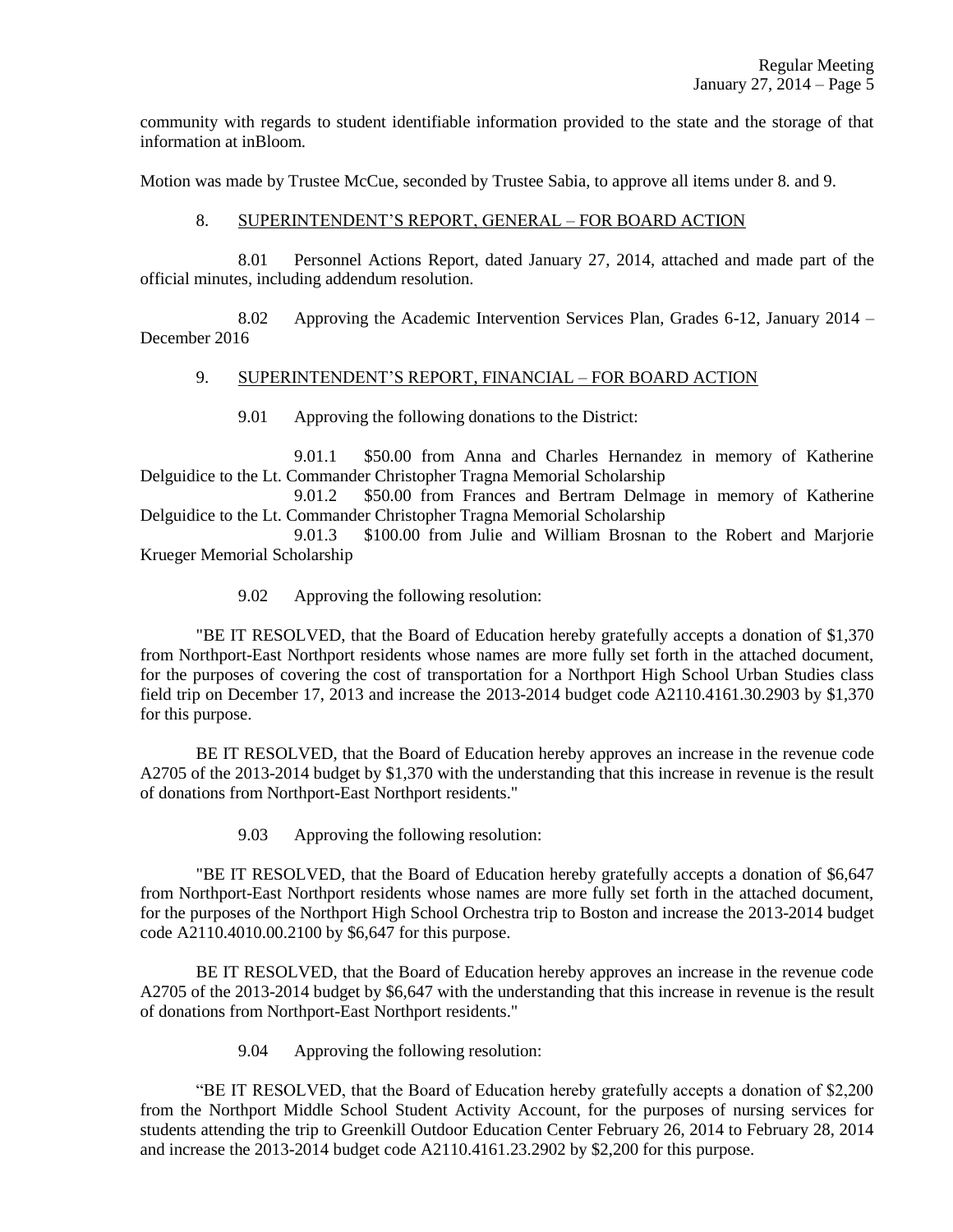BE IT RESOLVED, that the Board of Education hereby approves an increase in the revenue code A2705 of the 2013-2014 budget by \$2,200 with the understanding that this increase in revenue is the result of donations from the Northport Middle School Student Activity Account."

9.05 Approving the following resolution:

"BE IT RESOLVED, that the Board of Education hereby gratefully accepts a donation of \$10,200 from the Northport Middle School Student Activity Account for the purposes of students attending the trip to Greenkill Outdoor Education Center February 26, 2014 to February 28, 2014 and increase the 2013- 2014 budget code A2110.4161.23.2902 by \$10,200 for this purpose.

BE IT RESOLVED, that the Board of Education hereby approves an increase in the revenue code A2705 of the 2013-2014 budget by \$10,200 with the understanding that this increase in revenue is the result of donations from the Northport Middle School Student Activity Account"

9.06 Approving a Supplementary Education Services Agreement between the Northport-East Northport Union Free School District and Homecare Therapies dba Horizon Healthcare Staffing (SSS)

9.07 Approving a Supplementary Education Services Agreement between the Northport-East Northport Union Free School District and Jungle Bob Enterprises, Inc. (FAS)

9.08 Approving a Supplementary Education Services Agreement between the Northport-East Northport Union Free School District and DJF Events Inc. (ENMS)

9.09 Approving an Agreement between Free the Children and the Northport-East Northport Union Free School District (NAS)

9.10 Approving an Agreement between Free the Children and the Northport-East Northport Union Free School District (OAS)

9.11 Approving a 2013-2014 Agreement between the Northport-East Northport Union Free School District and The Daytop Preparatory School

9.12 Approving a 2013-2014 Agreement between the Northport-East Northport Union Free School District and Harmony Heights

9.13 Approving the following resolution:

"BE IT RESOLVED, that the Board of Education having reviewed a settlement agreement in executive session concerning a student matter hereby approves such agreement and directs the Board President to execute the agreement on behalf of the Board"

Vote on Trustee McCue's motion to approve all items under 8. and 9. was unanimously carried.

- 10. SUPERINTENDENT' REPORT FOR INFORMATION ONLY
- 11. UNFINISHED BUSINESS
- 12. NEW BUSINESS

Dr. McDermott stated that the administration assessed what was done last year with the budget process and received feedback. The desire is to make the budget process as understandable as possible for the